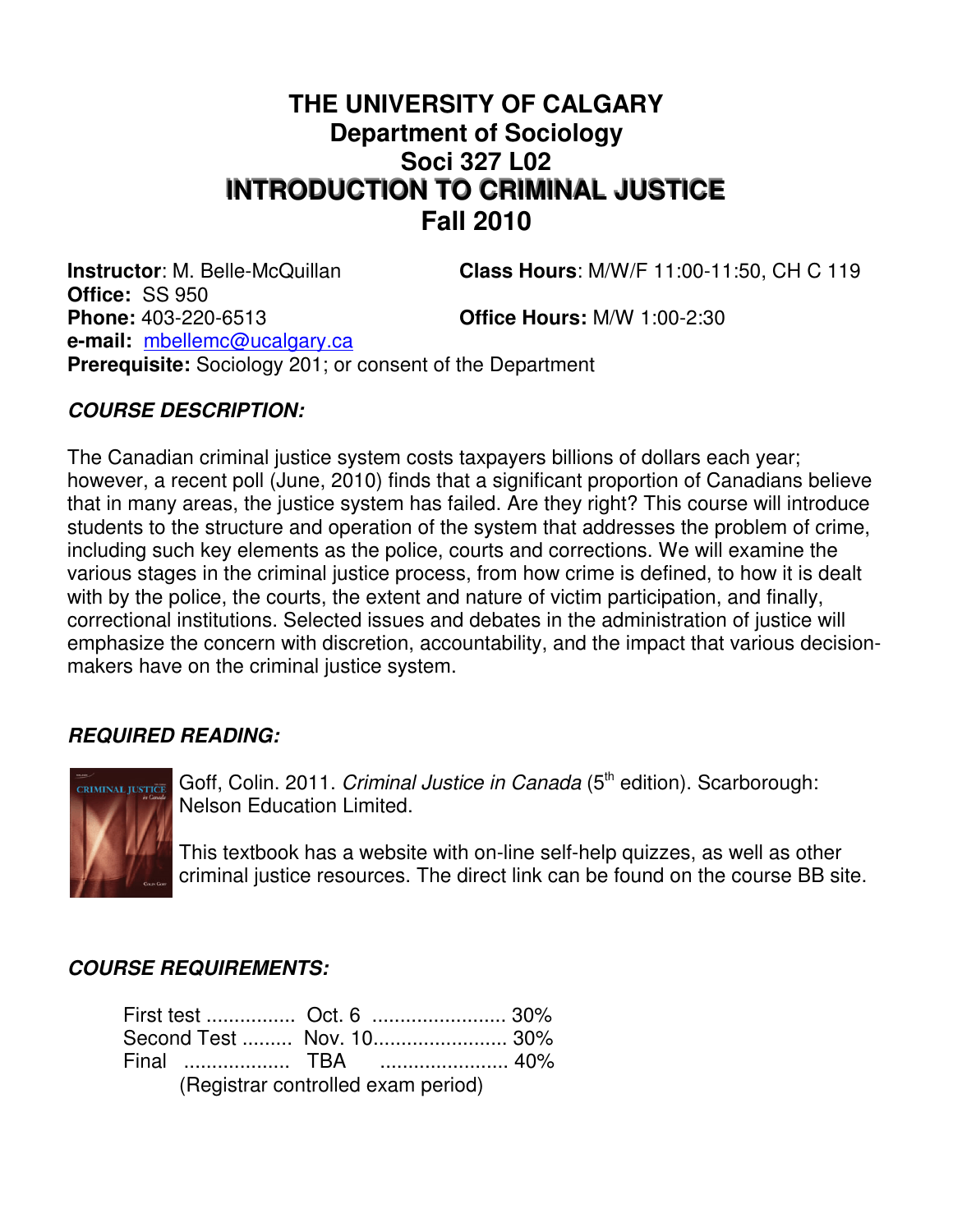#### **Please read carefully**

There will be three, non-cumulative examinations and each will cover all course material. Students are therefore responsible for all components of the course (including lectures, guest speaker presentations, class exercises, assigned readings, videos, etc.). If, for whatever reason, you are unable to attend class, please consult with your colleagues in order to "catch up" on the material you have missed. There will be no provision for make-up exams or other work for the purpose of improving grades. Be sure that you note the date of the mid-term and the final exam (during the December exam period, Dec. 13-22) **before** you make any travel plans. Please read the administrative notices which follow for information regarding a missed exam and other issues of importance.

#### **Laptops in the classroom:**

If you own a laptop, it can be a very effective tool for taking notes in class. Unfortunately, in the past some students who bring laptops to class use them to access the Internet, watch videos, play solitaire, etc. This is very distracting to the professor and students around them. Accordingly, using your laptop for purposes other than taking notes will be considered disruptive behavior. Students caught violating the policy will be asked to cease doing so and may be disallowed from using a laptop in future classes.

#### **Administrative Information:**

**Emergency evacuations:** In the case of fire or other emergency evacuation of this classroom, please proceed to the assembly point by the Food Court in the Professional Faculties Building.

#### **Deferrals**:

If at all possible you must provide advance notice to the instructor if you are unable to take a test or pass in an assignment or essay on time. All requests for deferral of a course component due to health reasons must be accompanied by written documentation as outlined in the University Calendar and should be obtained while the student has the physical or emotional problem rather than after recovery. Deferrals will be allowed in the following circumstances: illness, domestic affliction or religious conviction. Travel arrangements and misreading of the syllabus are not valid reasons for requesting a deferral. Deferrals will not be granted if it is determined that just cause is not shown by the student.

If you have missed a test for a legitimate reason, the instructor can require you to write a "make up" test as close in time to the original test as possible or can choose to transfer the percentage weight to another course component. If the instructor schedules a "make up" test for you, its date and location will be at the convenience of the Sociology Department.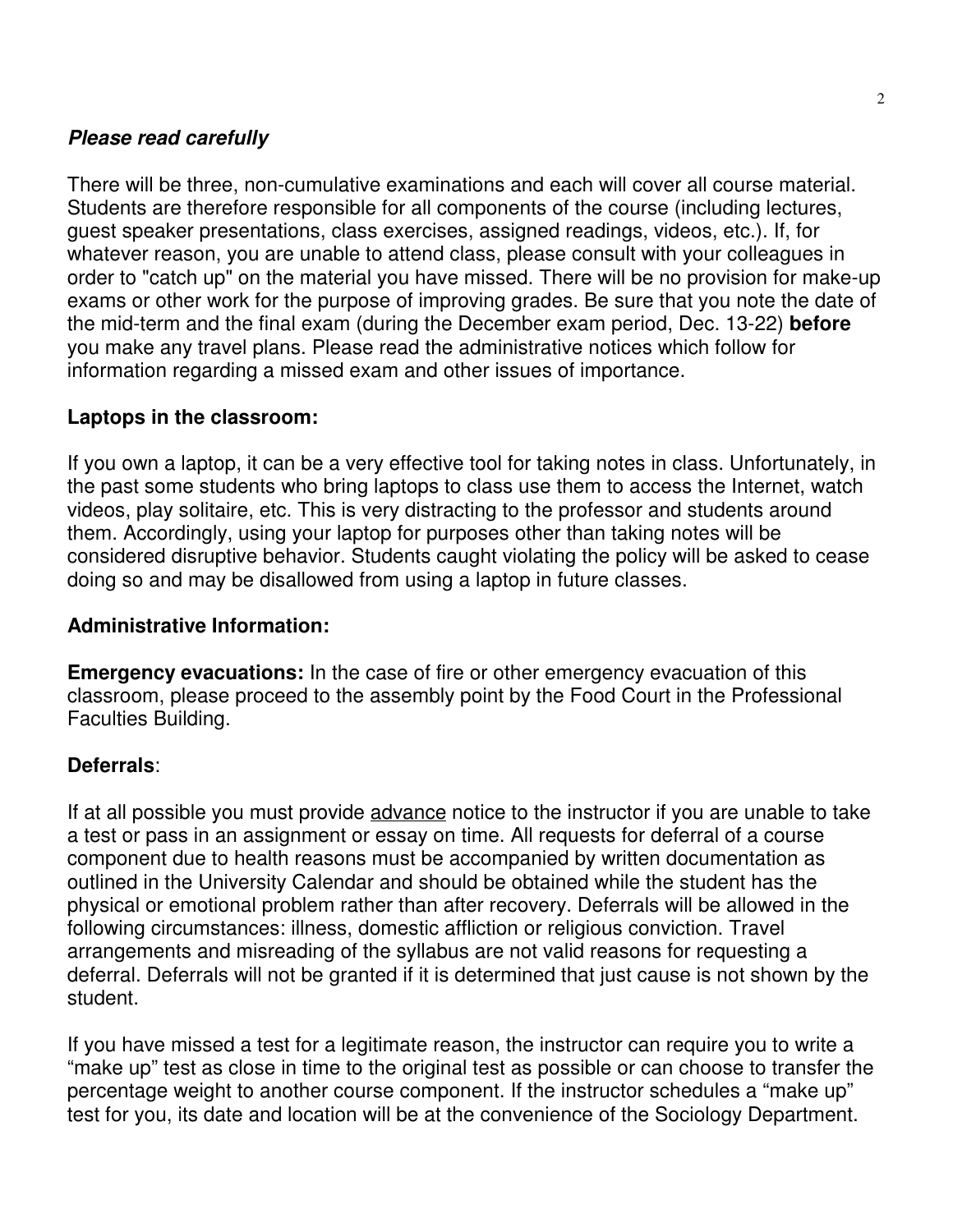Please note that requests to defer a final examination or to defer term work past the end of a term go through the Undergraduate Programs Office (UPO) and must be processed by the deadlines that are established in the U. of C. Calendar. You can find the forms you need online at:

Deferred Final Exam Application: http://www.ucalgary.ca/registrar/files/registrar/APP%20FOR%20DF%20EXAM\_0.pdf

Deferred Term Work Form:

http://www.ucalgary.ca/registrar/files/registrar/defTW.pdf

You must submit these deferral forms to the Faculty of Arts Associate Dean (Students) through the UPO office: Undergraduate Programs Office, 4th Floor, MacEwan Student Centre. Only the Associate Dean approves requests for deferrals which extend beyond the end of a term. Instructors are not involved in such decisions. To make an appointment with the Associate Dean, phone (403) 220-8155.

**Ethics Research**: Students are advised that any research with human subjects--including any interviewing (even with friends and family), opinion polling, or unobtrusive observation--must have the approval of the Departmental Ethics Committee. In completing course requirements, students must not undertake any human subjects research without discussing their plans with the instructor, to determine if ethics approval is required.

**Academic Misconduct**: Plagiarism, cheating and other academic misconduct are regarded as serious academic offenses. Students are advised to consult the University Calendar, which presents a Statement of Intellectual Honesty and definitions and penalties associated with cheating, plagiarism, and other academic misconduct. http://www.ucalgary.ca/pubs/calendar/current/k.html

**The Freedom of Information and Protection of Privacy (FOIP)** legislation disallows the practice of having students retrieve assignments from a public place, e.g., outside an instructor's office or the Department main office. Term assignments must be returned to students individually, during class, or during the instructor's office hours; if a student is unable to pick up her/his assignment s/he may provide the instructor with a stamped, self-addressed envelope to be used for the return of the assignment.

**Safewalk:** The University of Calgary provides a "safe walk" service to any location on Campus, including the LRT, parking lots, bus zones, and campus housing. For Campus Security/Safewalk call 220-5333. Campus Security can also be contacted from any of the "Help" phones located around Campus.

# **Office of the Student Ombuds:**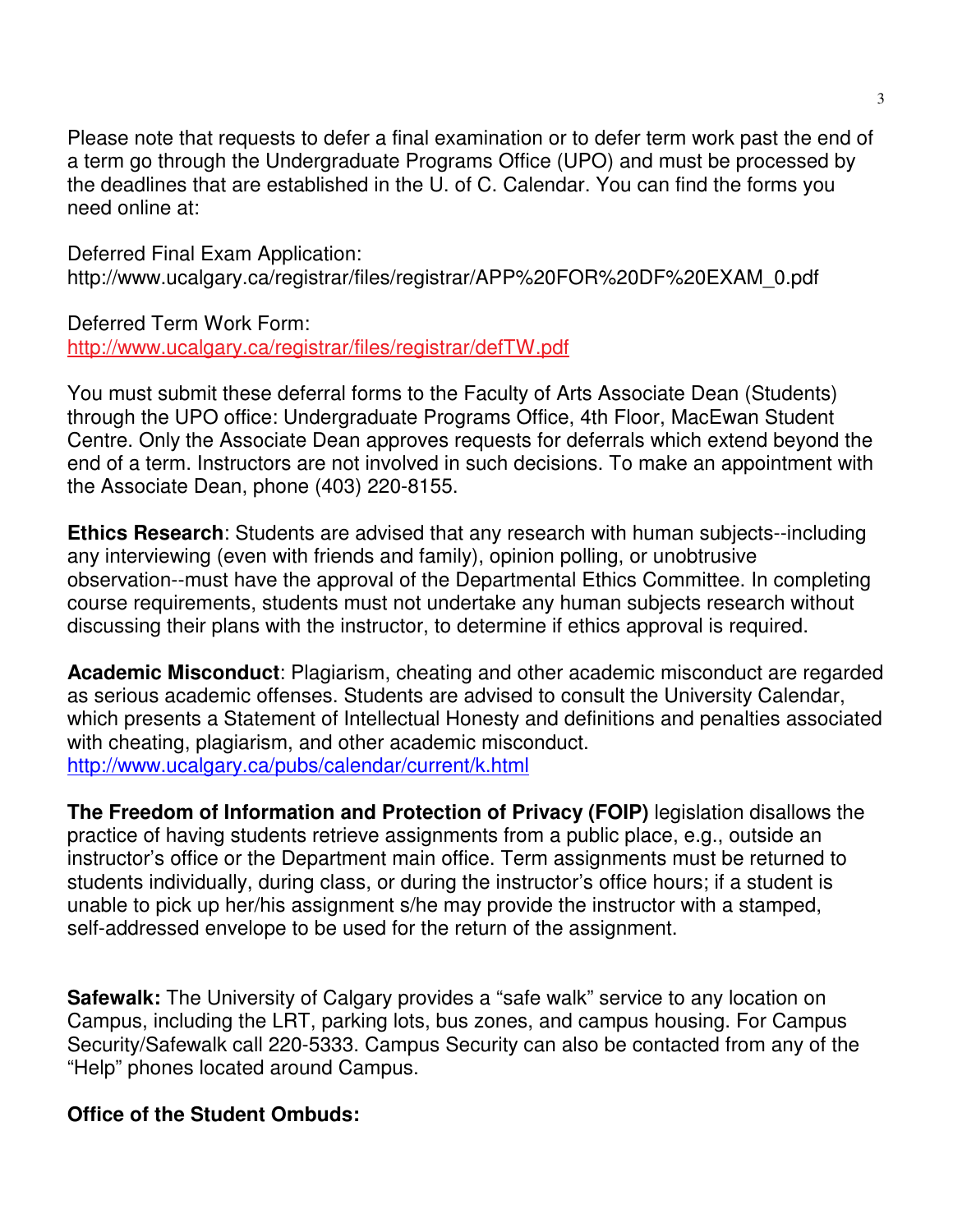http://www.su.ucalgary.ca/services/student-services/student-rights.html

**Academic Accommodation:** Students with a disability, who require academic accommodation, need to register with the Disability Resource Centre (MC 295, telephone 220-8237). Academic accommodation letters need to be provided to course instructors no later than fourteen (14) days after the first day of class. **It is a student's responsibility to register with the Disability Resource Centre and to request academic accommodation, if required.**

# **Letter Grade Assignment**:

A letter-grade will be assigned to each student at the end of the semester and submitted to the registrar. Your letter-grade will be assigned according to the following scale:

| $A + 95 - 100$ | $B+80-84$ | l C+ 67-69     | $D+ 54-58$   |
|----------------|-----------|----------------|--------------|
| A 90-94        | B 75-79   | $\mid$ C 63-66 | ID 50-53     |
| A- 85-89       | B- 70-74  | $C - 59-62$    | F 49 or less |

**Note**: The grades for a course component may be scaled to maintain equity among sections and to conform to departmental norms.

# **Handing in Papers Outside of Class, Return of Final Papers, and Release of Final Grades:**

- 1. When students are unable to submit papers at class, they should make arrangements to hand in their papers directly to the instructor or teaching assistant rather than at the Sociology Department main office.
- 2. Final papers will not be returned through the Sociology Department main office. The Freedom of Information and Protection of Privacy (FOIP) legislation disallows the practice of having students retrieve assignments from a public place, (i.e., outside an instructor's office, the department office, etc.). Students who want their final papers returned by mail must attach a stamped, self-addressed envelope with the paper. Otherwise final papers will only be available for pick-up during the instructor's office hours at the end of this term or the beginning of the next term.
- 3. Final grades are not posted by the Sociology department. They are only available online.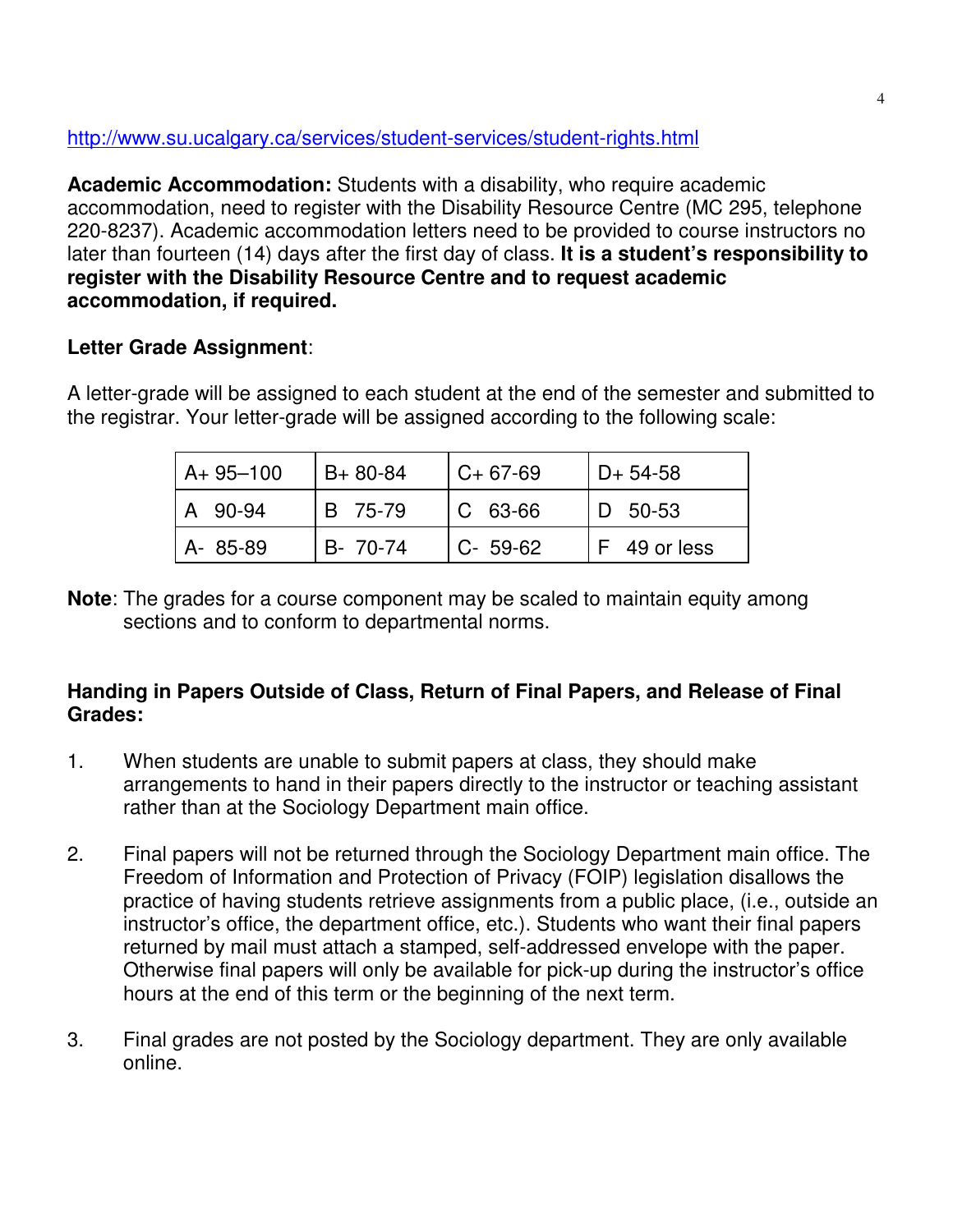# **Syllabus and Readings**

**Note**: A detailed listing of precisely which pages to read (or not read) in each chapter is available on the BB site.

| <b>Date</b>        | <b>Topic</b>                                                | <b>Readings</b>    |  |
|--------------------|-------------------------------------------------------------|--------------------|--|
| Sept. 13-17        | Introduction to the Criminal<br><b>Justice System (CJS)</b> | Chap. 1            |  |
| Sept. 20-24        | <b>Criminal Law &amp; Criminal Justice</b>                  | Chap. 2            |  |
| Sept. 27-29        | <b>Philosophy &amp; Policy</b>                              | Chap. 3            |  |
| Oct. 1-4           | <b>Crime Rates &amp; Trends</b>                             | Chap. 4            |  |
| Oct. 6             | <b>First test</b><br><b>Location TBA</b>                    |                    |  |
| Oct. 8             | <b>Policing: organization</b>                               | Chap. 5            |  |
| Oct. 11            | <b>Thanksgiving</b>                                         |                    |  |
| Oct. 13-18         | <b>Policing: issues of concern</b>                          | Chap. 6            |  |
| Oct. 20-27         | Courts: structure, use of juries                            | Chap. 7<br>Chap. 8 |  |
| Oct. 29-<br>Nov. 3 | <b>Courts: Sentencing</b>                                   | Chap. 9            |  |